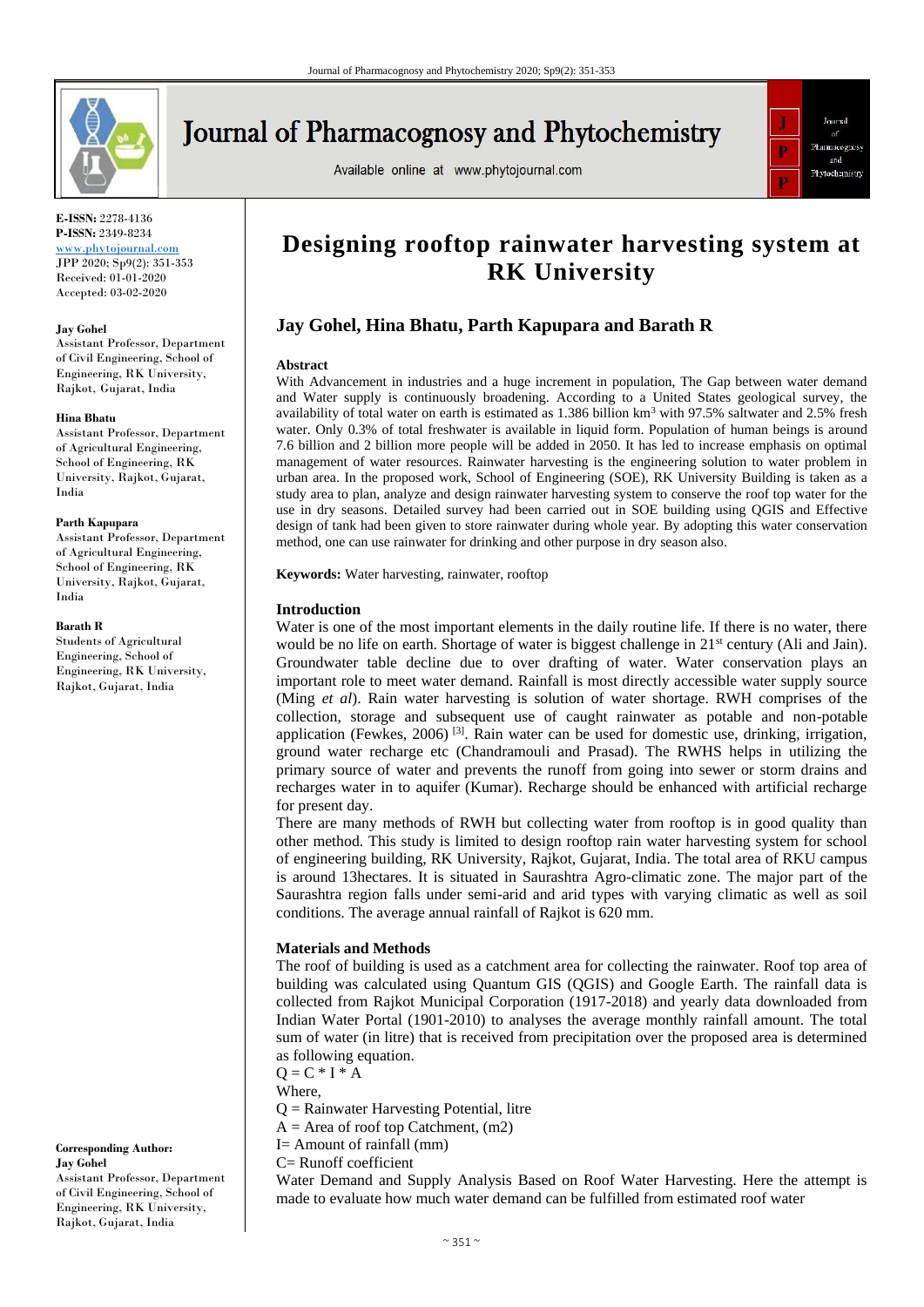harvesting potential. Water Requirement for drinking purpose as 5 lit/capita/day as per Indian Standard Code of Basic Requirements for Water Supply, Drainage and Sanitation (Fourth Revision) December 2010.

## **Results and Discussions**

Rainwater harvesting systems is the collection of rainwater from rooftop area during the rainy days. In Gujarat, mostly the rainfall received during June to September. Average Monthly Rainfall of June, July, August and September month is 122mm, 261mm, 147mm and 92 mm respectively. The rooftop area of school of engineering building is calculated with the help of QGIS and it is found as 7093.5109 m2.

## **Rainwater Harvesting Potential**

A rooftop area of building is cement concrete so; runoff coefficient was taken as 0.70 for this study. Monthly Rainwater Harvesting potential for SOE building is show in table 1.

| Table 1: Monthly Rainwater Harvesting potential |
|-------------------------------------------------|
|-------------------------------------------------|

| Month     | Rain water Harvesting potential (litre) |
|-----------|-----------------------------------------|
| June      | 605785.8                                |
| July      | 1295984.4                               |
| August    | 729922.3                                |
| September | 456822.1                                |
| Total     | 3088514.6                               |

## **Demand and Supply**

Analysis of water demand and supply from the rooftop water harvesting was done design for average monthly rainfall. For School of Engineering, total no. of capita including students, teaching and nonteaching faculty and workers was taken as 1781. The water year is designated by the calendar year in which it ends, so the 2018 water year started on June 1, 2017 and ended on May 31, 2018. The table 2 shows Demand-Supply Analysis for SOE building based on Monthly Average Rainfall.

## **Flow Pipe**

The conveyance pipe is made up of PVC material is provided in building to drain off the roof top water with suitable size. It carries the rainwater from roof top to the storage tank. This pipe is joined with the first flush pipe and filter to remove the impurities. And it was connected to the storage tank to store the rainwater. From the calculations, It is found that the PVC pipe of 110 mm is effective to convey water from roof to the storage tank.

## **Storage Tank**

Size of the tank should be considered varies factors such as number of persons in the buildings, duration of rainfall, water uses, type of roof for taking runoff coefficient and the status of existing water sources from the buildings.

As per Indian standard for drinking use of water is 5 liters per day per capita the capacity of storage tank which refers the total persons required to drink and checked with the amount of water available from rooftop during rainy season. The calculation and design of tank is based on IS 3370 code of practice for concrete structures for the storage of liquids.

| Table 2: Demand and supply for SOE building at Monthly Average Rainfall |  |  |  |
|-------------------------------------------------------------------------|--|--|--|
|-------------------------------------------------------------------------|--|--|--|

| SOE (Capita=1781, Liters/Day/Capita=5, Liters/Day=8905, Per Month=267150 L) |                |                                              |                      |                 |                                            |                              |                                                                                                                 |                |                                                       |
|-----------------------------------------------------------------------------|----------------|----------------------------------------------|----------------------|-----------------|--------------------------------------------|------------------------------|-----------------------------------------------------------------------------------------------------------------|----------------|-------------------------------------------------------|
| Month                                                                       | No. of<br>days | Monthly<br><b>Supply from</b><br>Rooftop (L) | <b>Demand</b><br>(L) | e Demand<br>(L) | Monthly Cumulativ Cumulative<br>Supply (L) | at The End of<br>Month $(L)$ | $\overline{N}$ Water Available Cumulative water Storage at the end<br>availability at the<br>end of month $(L)$ | of month $(L)$ | Water available for<br>ground water<br>recharge $(L)$ |
| June                                                                        | 30             | 605786                                       | 267150               | 267150          | 605786                                     | 338636                       | 338636                                                                                                          | 338636         |                                                       |
| July                                                                        | 31             | 1295984                                      | 276055               | 543205          | 1901770                                    | 1358565                      | 1358565                                                                                                         | 1358565        | $\Omega$                                              |
| August                                                                      | 31             | 729922                                       | 276055               | 819260          | 2631693                                    | 1812433                      | 1812433                                                                                                         | 1812433        | $\Omega$                                              |
| September                                                                   | 30             | 456822                                       | 267150               | 1086410         | 3088515                                    | 2002105                      | 2002105                                                                                                         | 2002105        | $\theta$                                              |
| October                                                                     | 31             | 0                                            | 276055               | 1362465         | 3088515                                    | 1726050                      | 1726050                                                                                                         | 1726050        | $\theta$                                              |
| November                                                                    | 30             | $\Omega$                                     | 267150               | 1629615         | 3088515                                    | 1458900                      | 1458900                                                                                                         | 1458900        | $\Omega$                                              |
| December                                                                    | 31             |                                              | 276055               | 1905670         | 3088515                                    | 1182845                      | 1182845                                                                                                         | 1182845        | 0                                                     |
| January                                                                     | 31             | 0                                            | 276055               | 2181725         | 3088515                                    | 906790                       | 906790                                                                                                          | 906790         | $\Omega$                                              |
| February                                                                    | 28             | 0                                            | 249340               | 2431065         | 3088515                                    | 657450                       | 657450                                                                                                          | 657450         | $\Omega$                                              |
| March                                                                       | 31             |                                              | 276055               | 2707120         | 3088515                                    | 381395                       | 381395                                                                                                          | 381395         | $\theta$                                              |
| April                                                                       | 30             | 0                                            | 267150               | 2974270         | 3088515                                    | 114245                       | 114245                                                                                                          | 114245         | $\theta$                                              |
| May                                                                         | 31             | 0                                            | 276055               | 3250325         | 3088515                                    | $-161810$                    | $-161810$                                                                                                       | $-161810$      | $\Omega$                                              |

**Table 3:** Storage tank design

| Tank size                                 | $20.00 \times 10.00 \times 10.00 \text{ m}$ |
|-------------------------------------------|---------------------------------------------|
| Tank capacity                             | 20000001tr                                  |
| Concrete grade                            | M25                                         |
| Steel grade                               | Fe415                                       |
| Thickness of wall                         | $270 \text{ mm}$                            |
| Thickness of Base slab                    | $150 \text{ mm}$                            |
| Reinforcement in long wall and short wall | 20 mm φ bars $\omega$ 100 mm c/c.           |
| Reinforcement in Base slab                | 8 mm φ bar, @ 160 mm c/c                    |